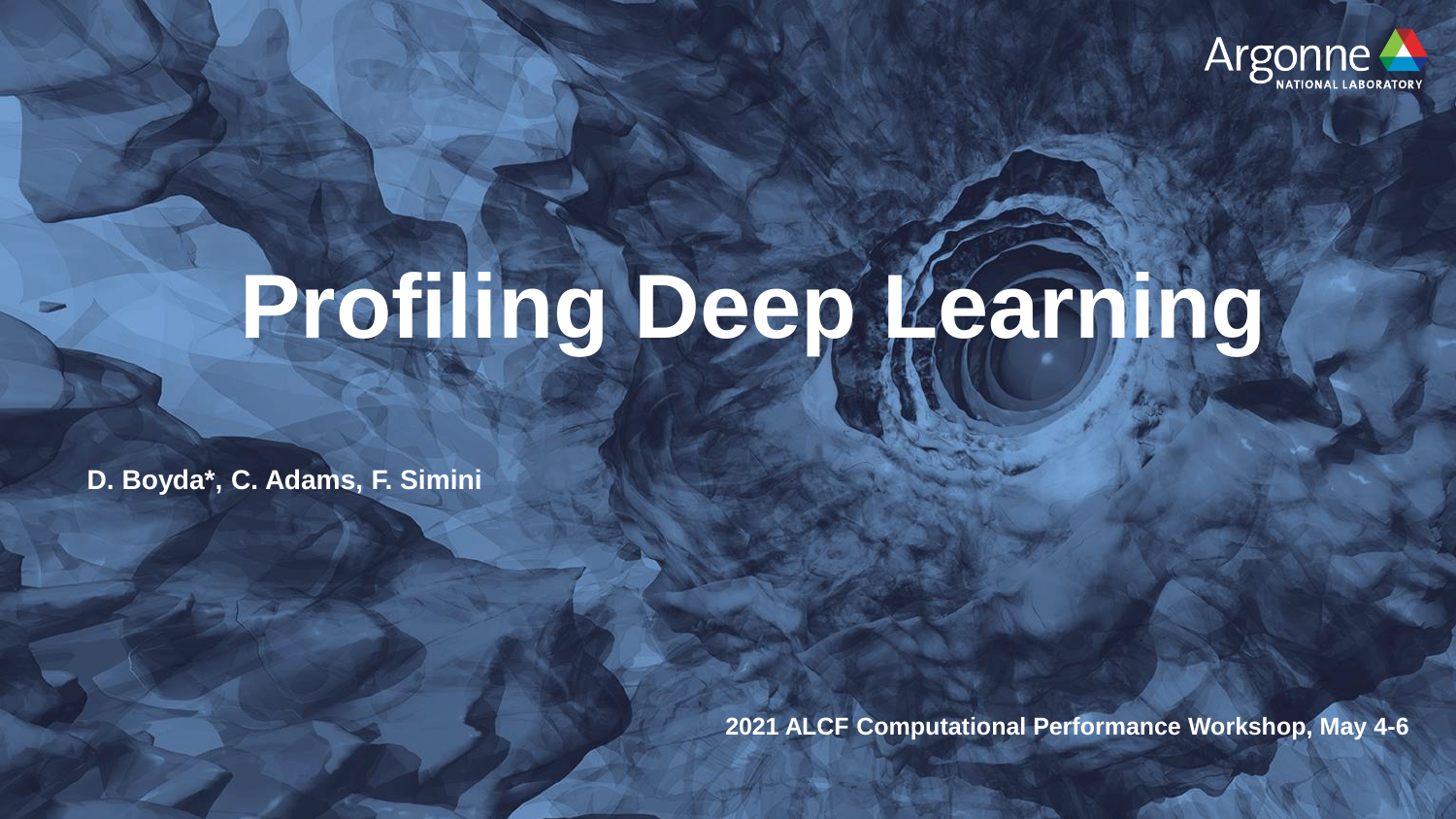## **Outline**

- What is profiling
- Motivation to profile
- Some frequent problems
- Common Profiler APIs
- Understanding profiler output
- New PyTorch Profiler view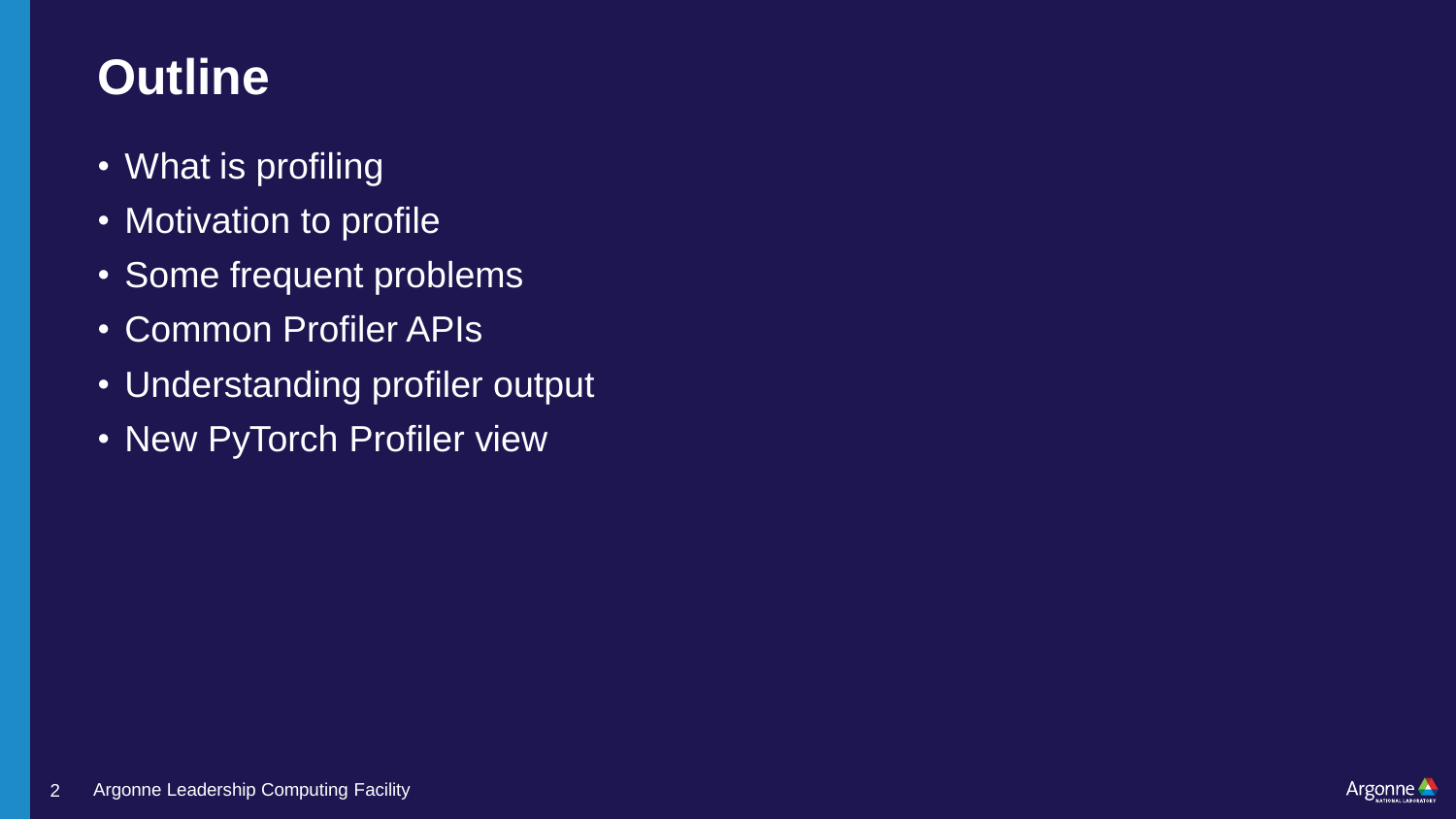## **What is profiling?**

- Measuring time/memory cost
- Identifying bottleneck
- Tracking call stack

181 function calls (169 primitive calls) in 3.434 seconds Ordered by: cumulative time percall filename: lineno(function)  $ncalls$ tottime percall cumtime 0.000 0.000 3.434 3.434 module.py:866( call impl)  $10/1$ 0.078 0.078 3.434 3.434 v2.py:21(forward)  $\mathbf{1}$ 0.000 0.000 2.817 2.817 < array function internals>:2(argwhere)  $\mathbf{1}$ 2.817 {built-in method numpy.core. multiarray umath.implement array function}  $4/1$ 0.000 0.000 2.817 0.005 0.005 2.817 2.817 numeric.py:537(argwhere)  $\mathbf{1}$ 2.812 1.406 fromnumeric.py:52( wrapfunc)  $\overline{2}$ 0.000 0.000 0.000 0.000 1.476 1.476 <\_ array\_function\_ internals>:2(nonzero) 1 0.000 0.000 1.476 1.476 fromnumeric.py:1816(nonzero)  $\mathbf{1}$  $\mathbf{1}$ 1.476 1.476 1.476 1.476 {method 'nonzero' of 'numpy.ndarray' objects} 0.000 1.335 1.335 < array function internals>:2(transpose) 0.000 1 1.335 1.335 fromnumeric.py:601(transpose)  $\mathbf{1}$ 0.000 0.000 0.000 0.000 1.335 1.335 fromnumeric.py:39(\_wrapit)  $\mathbf{1}$ 0.000 0.000 1.335 1.335 \_asarray.py:14(asarray)  $\mathbf{1}$  $\mathbf{1}$ 1.335 1.335 1.335 1.335 {built-in method numpy.array} 0.348 {method 'cuda' of 'torch. C. TensorBase' objects} 0.348  $\mathbf{1}$ 0.348 0.348 0.188 0.188 0.188 0.188 {method 'cpu' of 'torch. C. TensorBase' objects}  $\mathbf{1}$  $\mathbf{1}$ 0.003 0.003 0.003 0.003 {method 'item' of 'torch. C. TensorBase' objects}



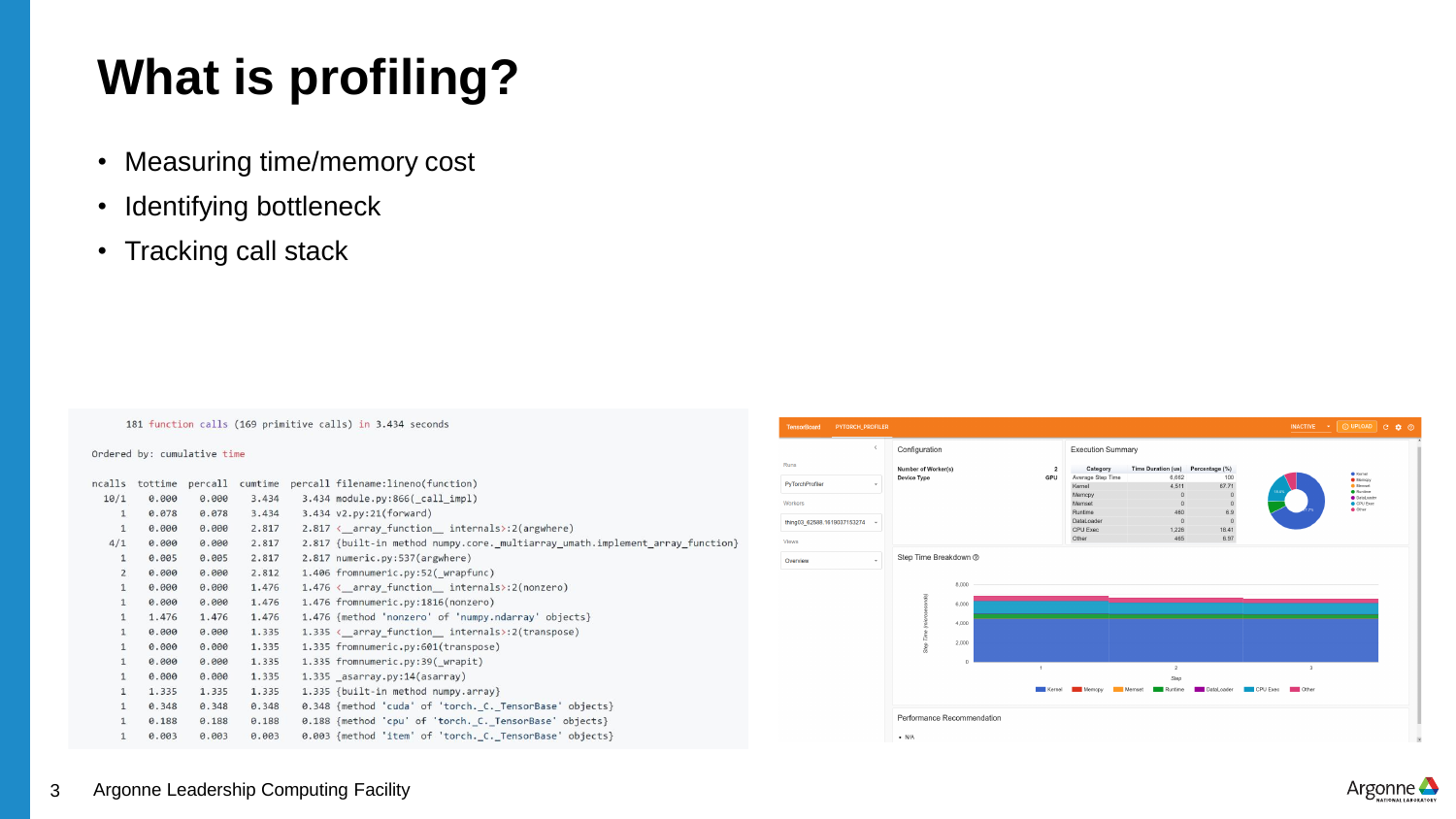## **Motivation to profile**

What is the purpose of profiling?

- finding performance issues
- optimizations and tuning
- fine-tuning

Do you need to deeply profile/optimize your script?

- training vs evaluation
- Are you developing your model or you already know the solution?
- Is your accuracy increasing with scaling?
- Is speed up worth your affords?
	- Is GPU utilization high?
	- Do you expect high improvements?
	- Are you planning to scale?



**"Premature optimization is the root of all evil!" @Donald Knuth**

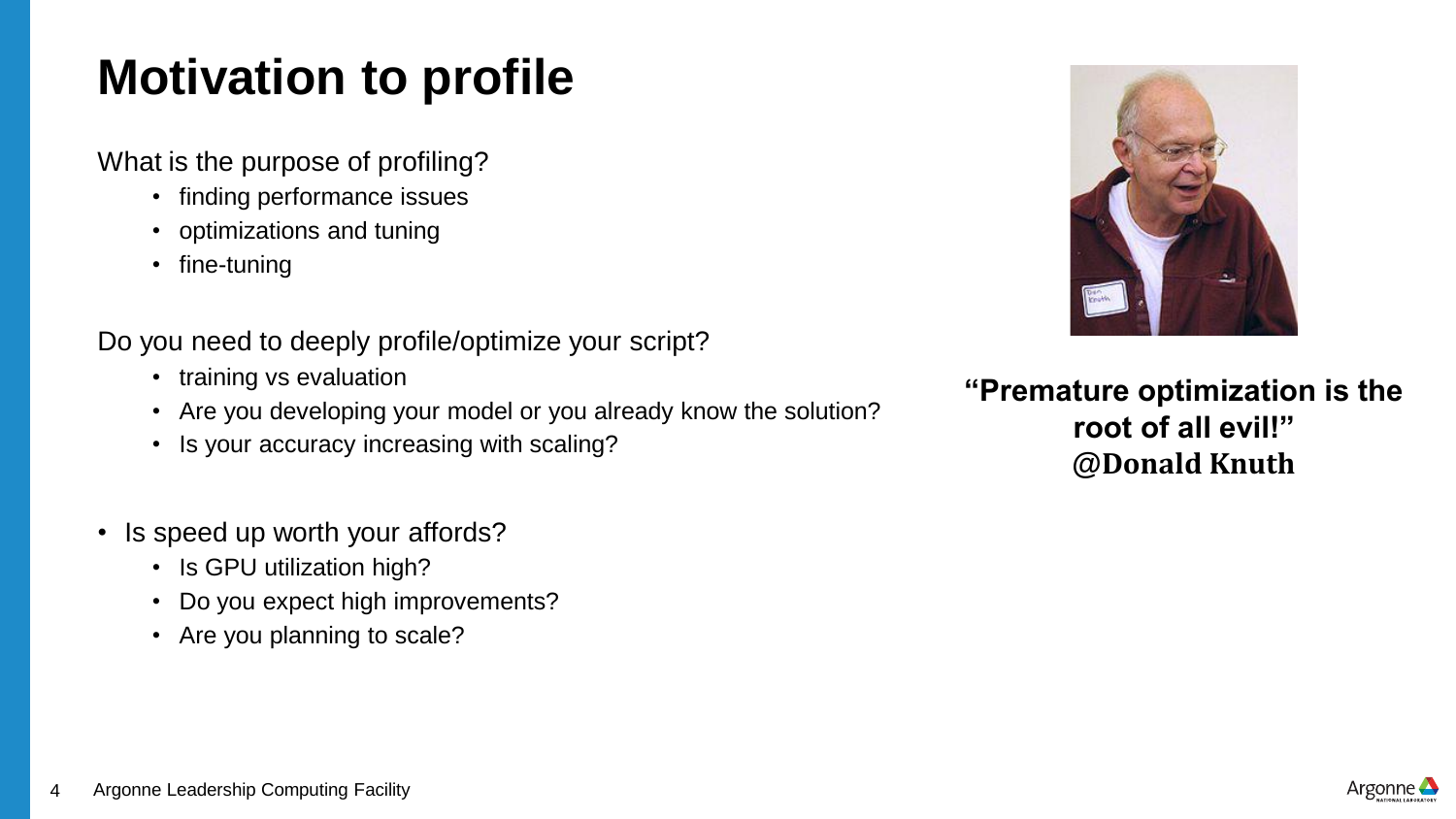## **Some frequent problems**

- slow IO
	- Use designated PT/TF data loaders
	- Multithreading
- (extra) copy CPU  $\leftrightarrow$  GPU
	- Move all operations to device
		- Rewrite your code with using only PT/TF tensors
		- Use Numba / CuPy
	- Overlap copy and computation
	- Use asynchronous copy
- small batch size
	- Increase batch size until you totally load GPU
- high precision
	- Can you decrease precision to float/half?
	- Autotuning mixed precision in PT

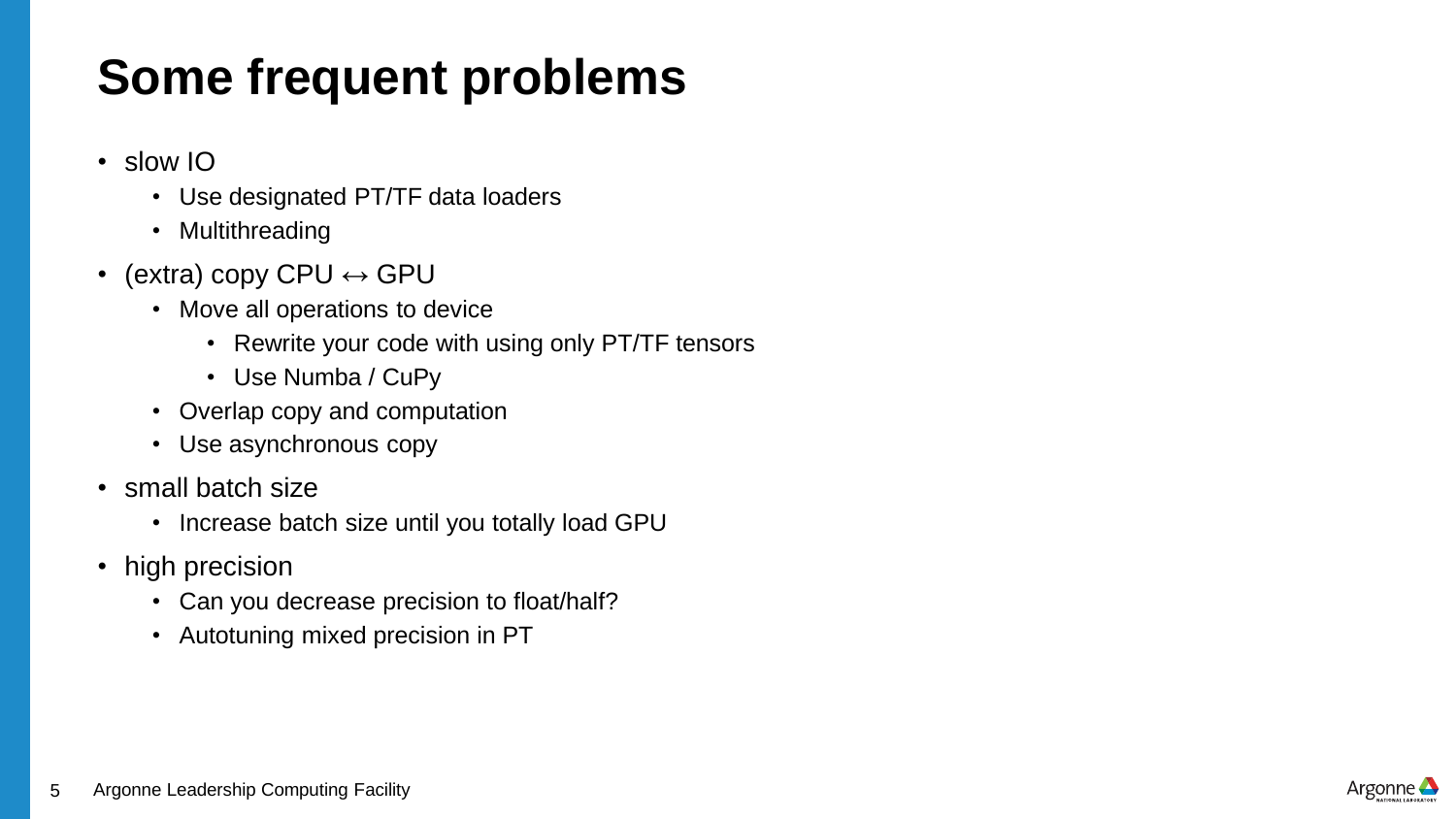## **Common profiler APIs**

• Context manager **• Decorator** 

```
with profiler.profile() as prof:
model(inputs)
```

```
with torch.profiler.profile(
    activities=[torch.profiler.ProfilerActivity.CPU,
                torch.profiler.ProfilerActivity.CUDA],
    schedule=torch.profiler.schedule(wait=0, warmup=1, active=3),
    on_trace_ready=torch.profiler.tensorboard_trace_handler(dir_name)
    ) as prof:
```

```
for \_ in range(8):
model(inputs)
```
#### • Python module

python -m line\_profiler train\_GAN.py.lprof

python -m torch.utils.bottleneck example2/v3.py

#### @profile

def train loop(batch size, n training iterations, models, opts, global size):

logger = logging.getLogger()

 $rank = hvdcdotrank()$ for i in range(n\_training\_iterations):

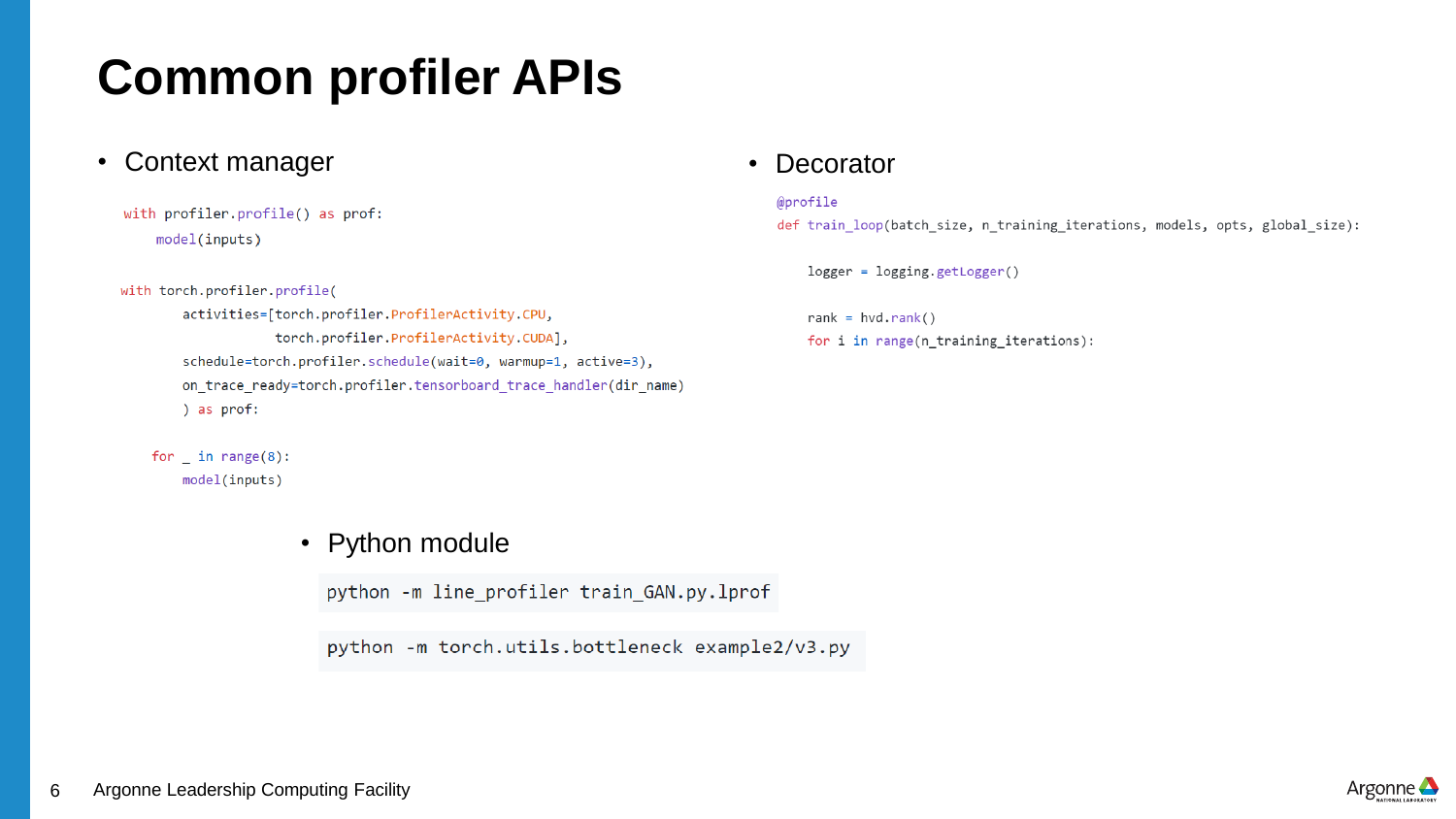## **Understanding profiler output**



- additional metrics can be shown
- line in source files can be added
- one can sort by different metrics

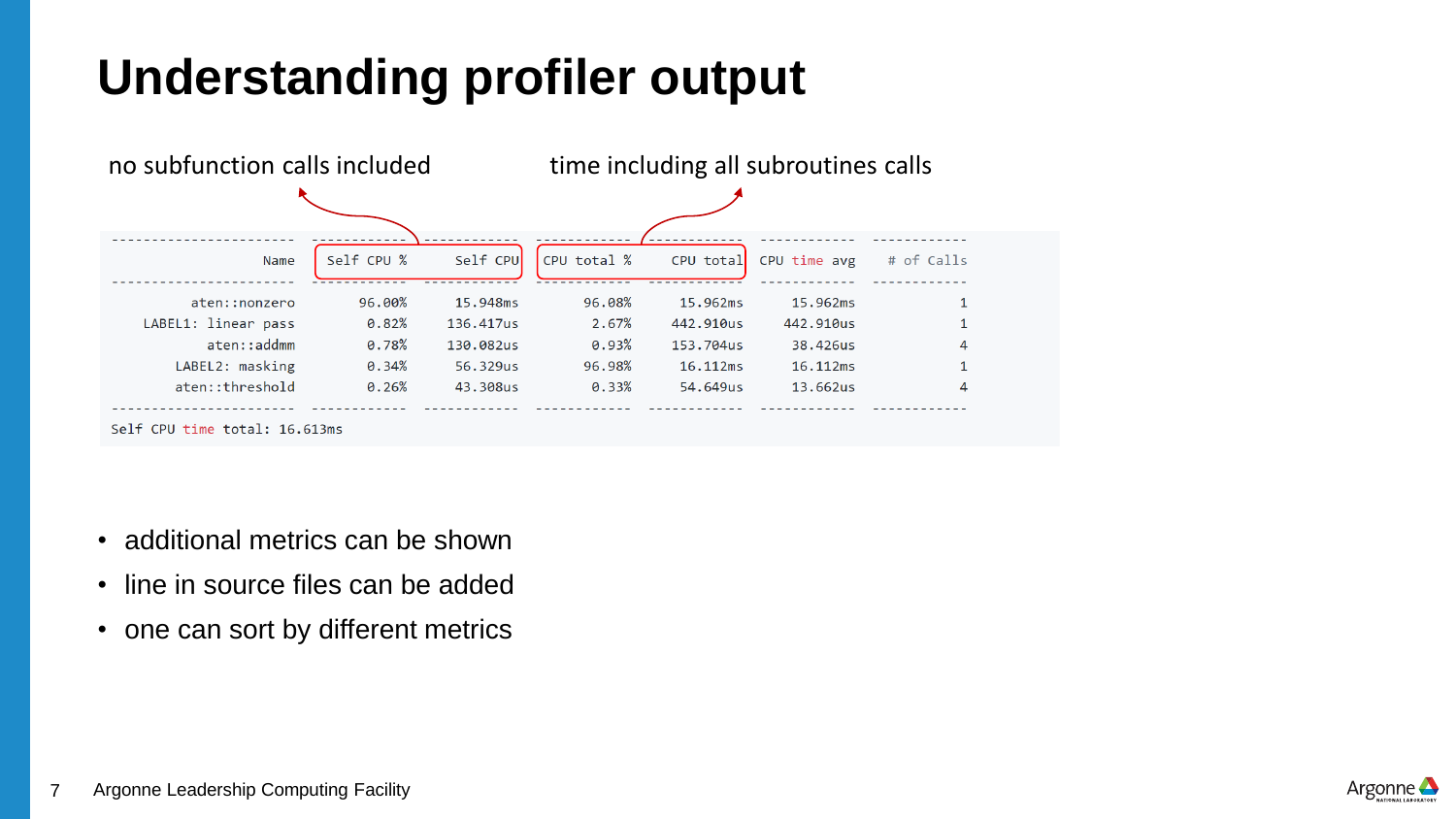### **New PyTorch Profiler view**



Argonne <del>-</del>